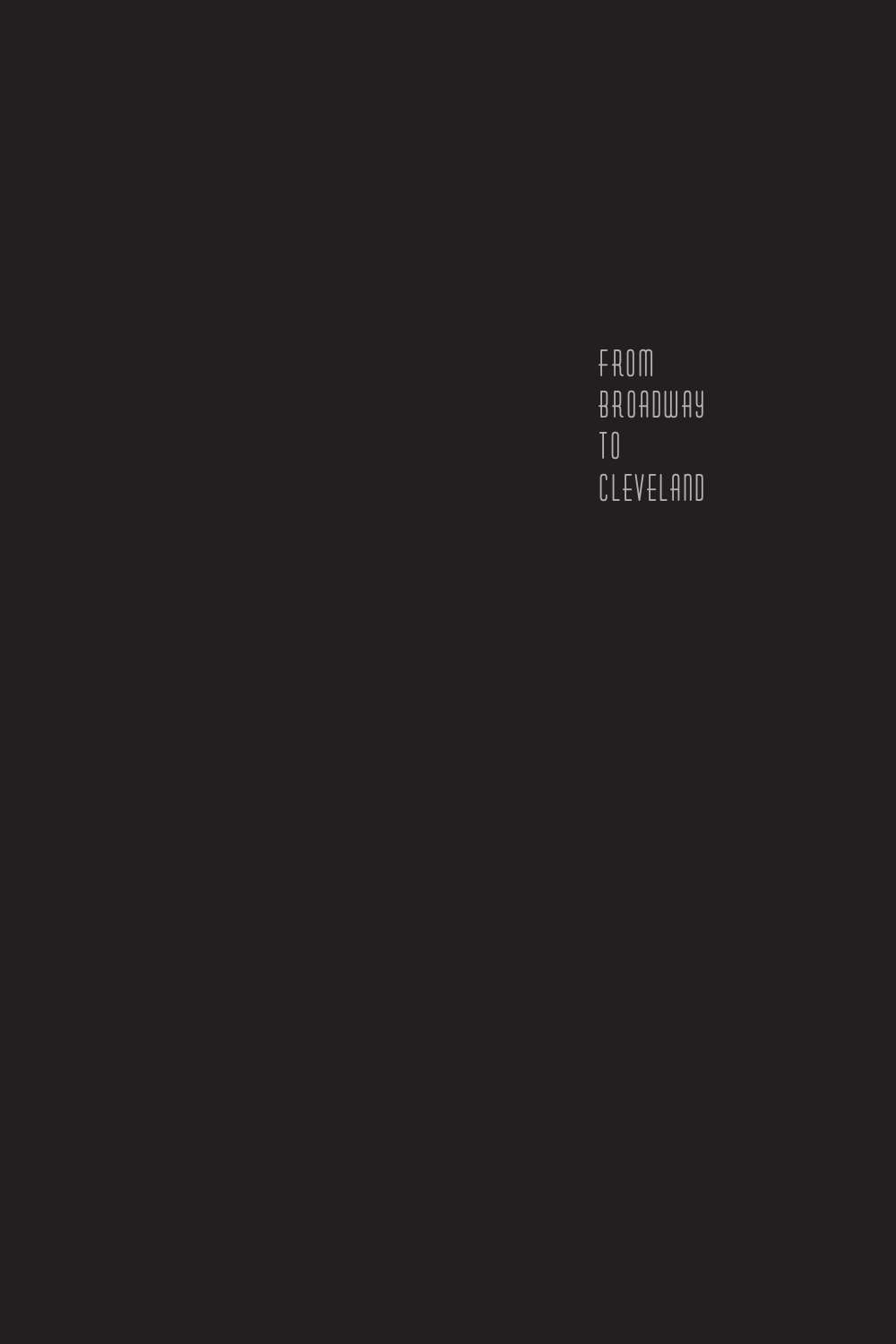### Cleveland Theater Series

*Showtime in Cleveland: The Rise of a Regional Theater Center* John Vacha

*The Music Went 'Round and Around: The Story of Musicarnival* John Vacha

*From Broadway to Cleveland: A History of the Hanna Theatre* John Vacha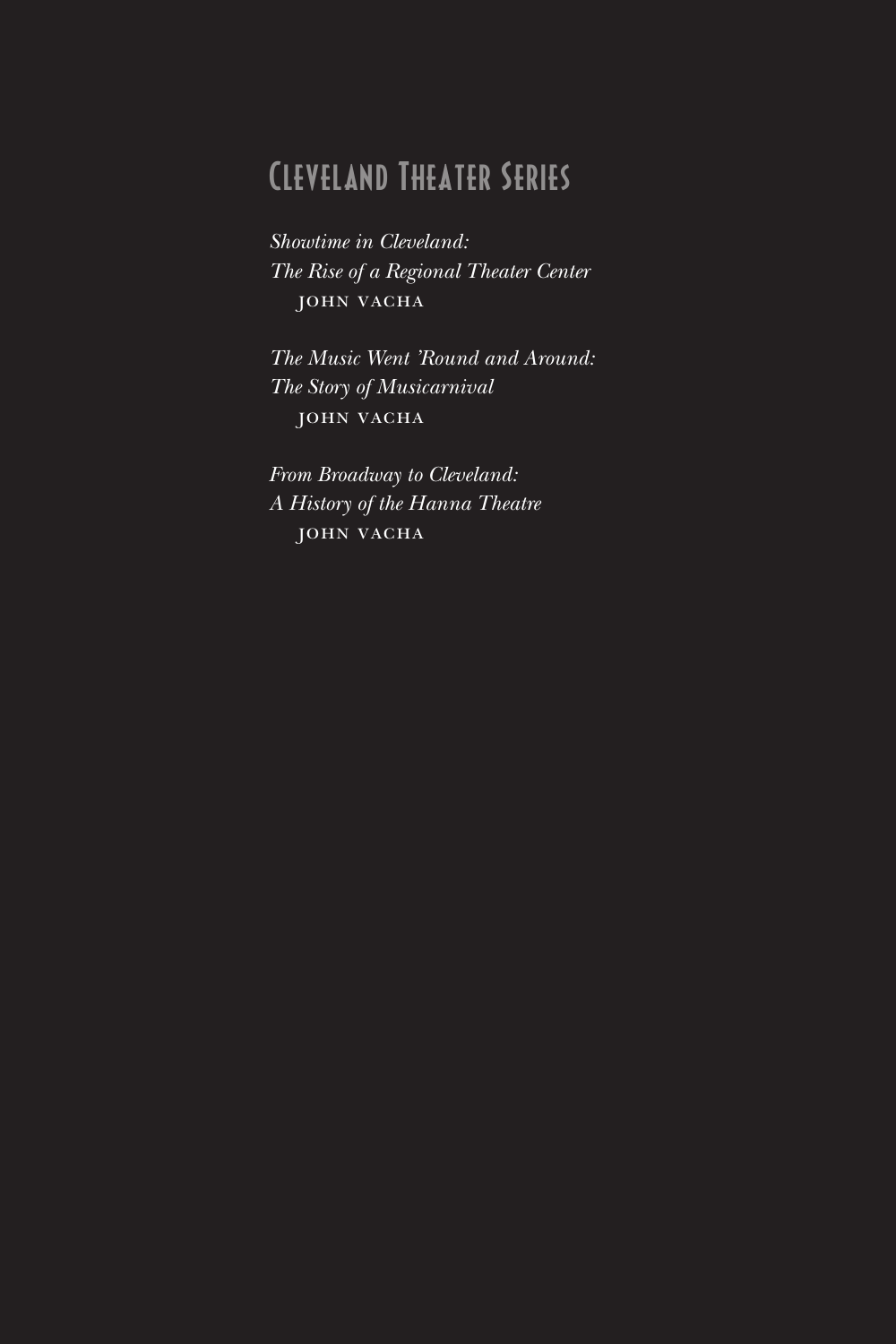### **FROM** Broadway to CLEVELAND **A History of the Hanna Theatre**

John Va c h a

**The Kent State University Press**

**Kent, Ohio**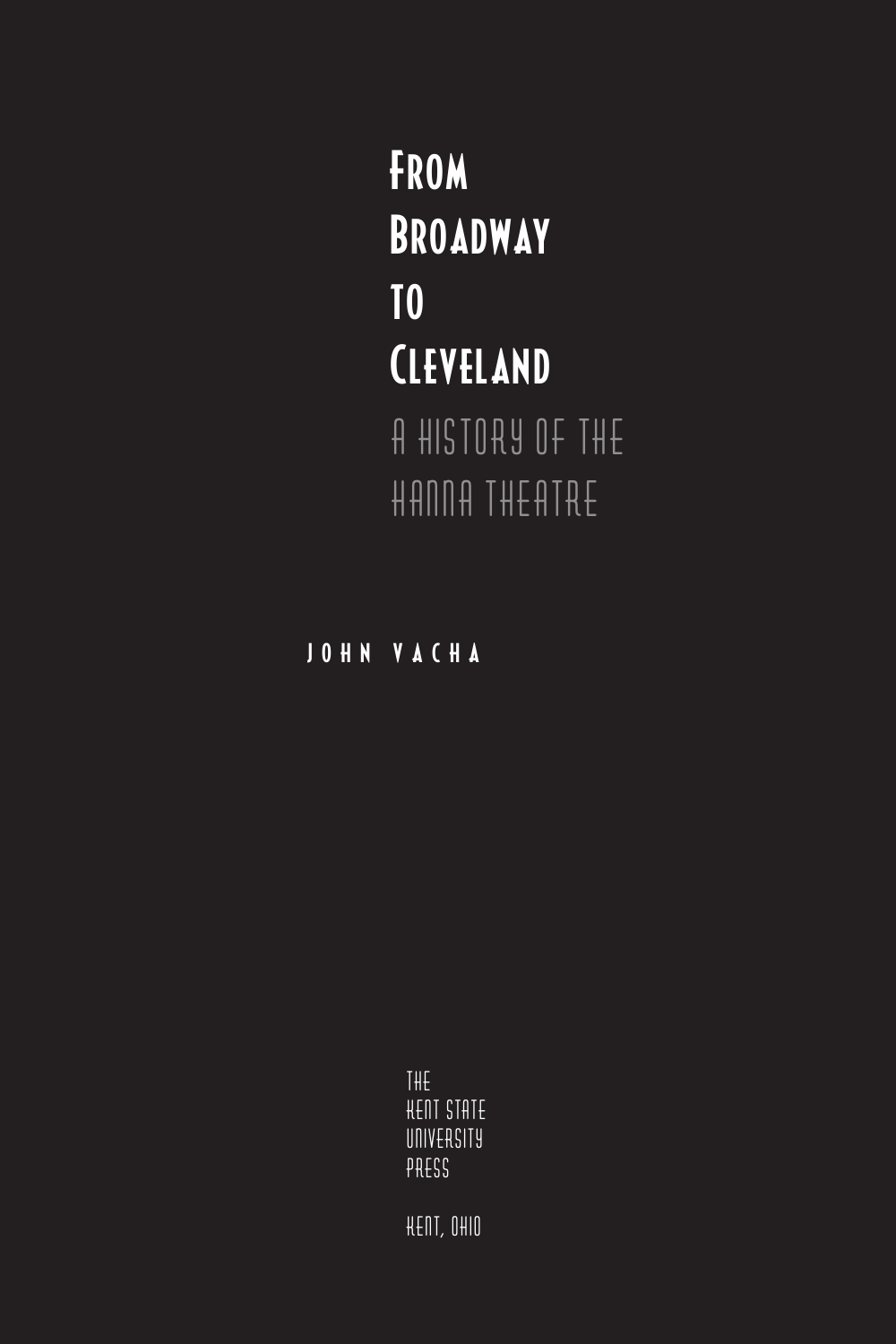© 2007 by The Kent State University Press, Kent, Ohio 44242 All rights reserved

Library of Congress Catalog Card Number 2006037739

isbn: 978-0-87338-905-1

Manufactured in the United States of America

11 10 09 08 07 5 4 3 2 1

Library of Congress Cataloging-in-Publication Data Vacha, John. From Broadway to Cleveland : a history of the Hanna Theatre / John Vacha. p. cm. Includes bibliographical references and index. isbn-13: 978-0-87338-905-1 (pbk. : alk. paper) ∞ isbn-10: 0-87338-905-0 (pbk. : alk. paper) ∞ 1. Hanna Theatre (Cleveland, Ohio) 2. Theater—Ohio—Cleveland—History—20th century. I. Title. pn2277.c572h368 2007 792.09771'32—dc22 2006037739

British Library Cataloging-in-Publication data are available.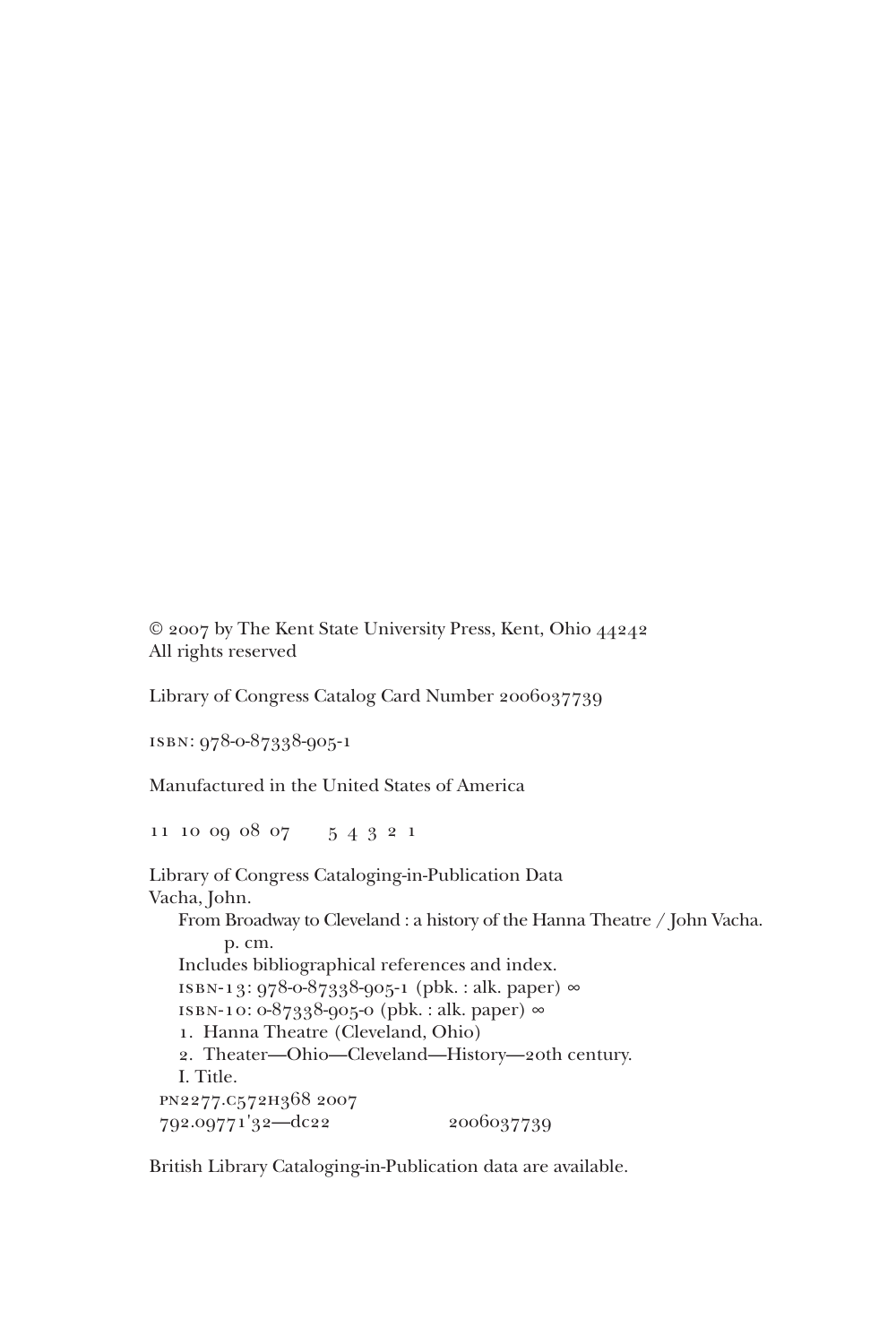*To "Mr. First-Nighter"—Milton Krantz (1912–2006)*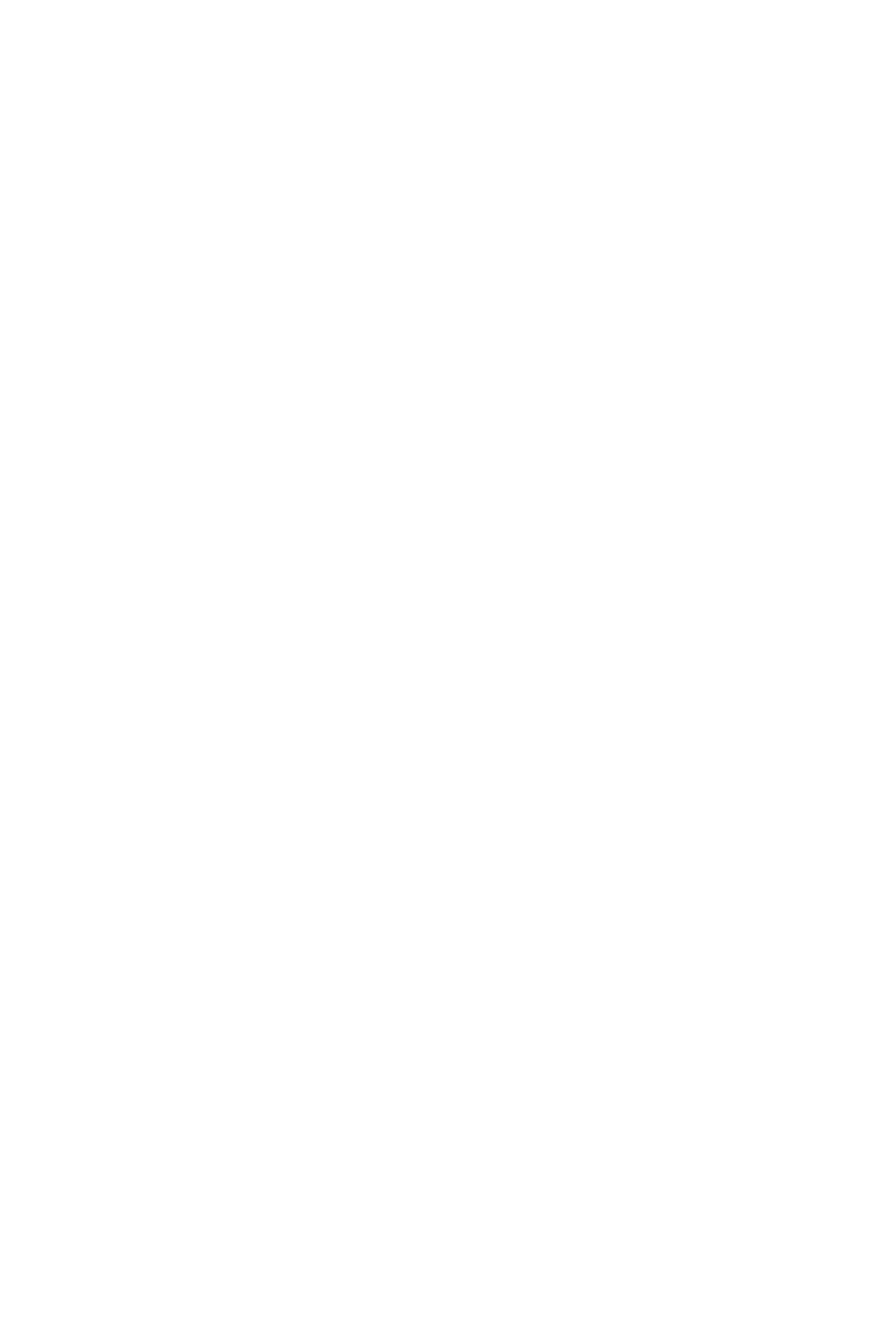# **CONTENTS**

| PREFACE:    | HOUSE OF LEGENDS                          | IX  |
|-------------|-------------------------------------------|-----|
|             | A BROADWAY-STYLE HOUSE (1921)             |     |
| ገ           | ROAD RIVALRY (1921–1929)                  | 19  |
| 3.          | THE FULL LEAN YEARS (1929-1943)           | 48  |
| 4.          | MUSICALS BUSTIN´ OUT ALL OVER (1943–1969) | 78  |
| 5.          | FABULOUS INVALID (1969–1989)              | 116 |
| 6.          | PARTIAL RECOVERY (1989-??)                | 145 |
| APPENDIX A  | PREMIERES AT THE HANNA                    | 161 |
| APPENDIX B: | A GALLERY OF HANNA GHOSTS                 | 163 |
|             | BIBLIOGRAPHIC NOTE                        | 179 |
|             | INDEX                                     | 181 |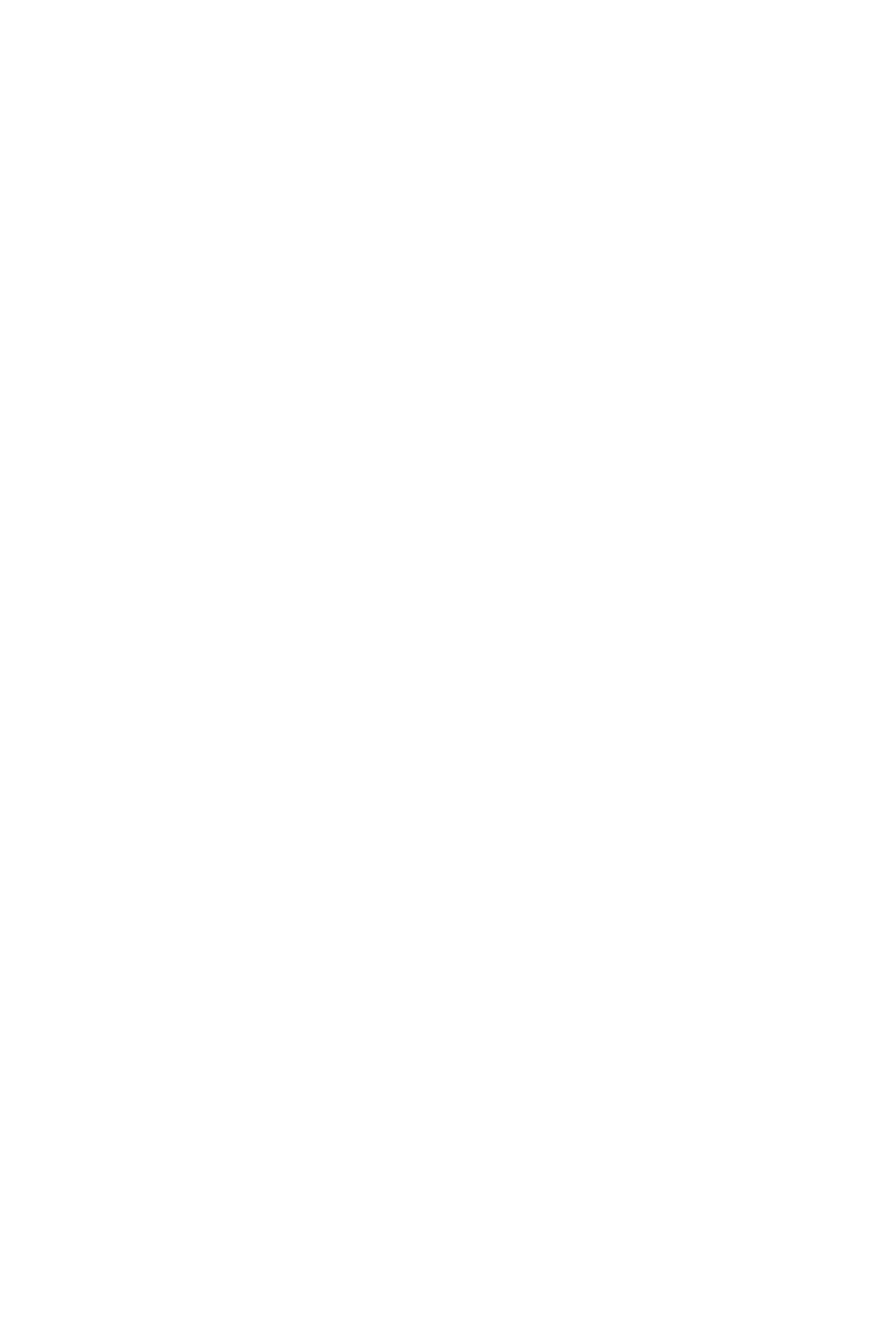# PREFACE House of legends

Spelling *theater* with the final two letters reversed—theatre—has<br>Scome to be regarded as not only outdated but decidedly pretenpelling *theater* with the final two letters reversed—theatre—has tious. Current practice calls for the modern American spelling consistently except in reference to theatrical houses that (pretentiously or not) maintained the British spelling as part of their proper name. Such happens to be the case with the subject of this book; but if any Cleveland playhouse has earned the right to the archaic form free from any intimations of pretension, it is the Hanna Theatre.

The Hanna is the final successor in a regal lineage of three commercial, legitimate houses that have held sway over the local theater scene. First came the Academy of Music, midway in the nineteenth century, which housed John Ellsler's nationally known stock company. After a quarter century of dominance, it was usurped by the fabled Euclid Avenue Opera House, built by Ellsler but owned through most of its history by Mark Hanna. The reign of the Opera House fell just short of half a century before it was replaced by the Hanna Theatre, built by Mark's son, Dan R. Hanna. With a pedigree traceable back to John Ellsler, the Hanna has managed to sustain a career longer than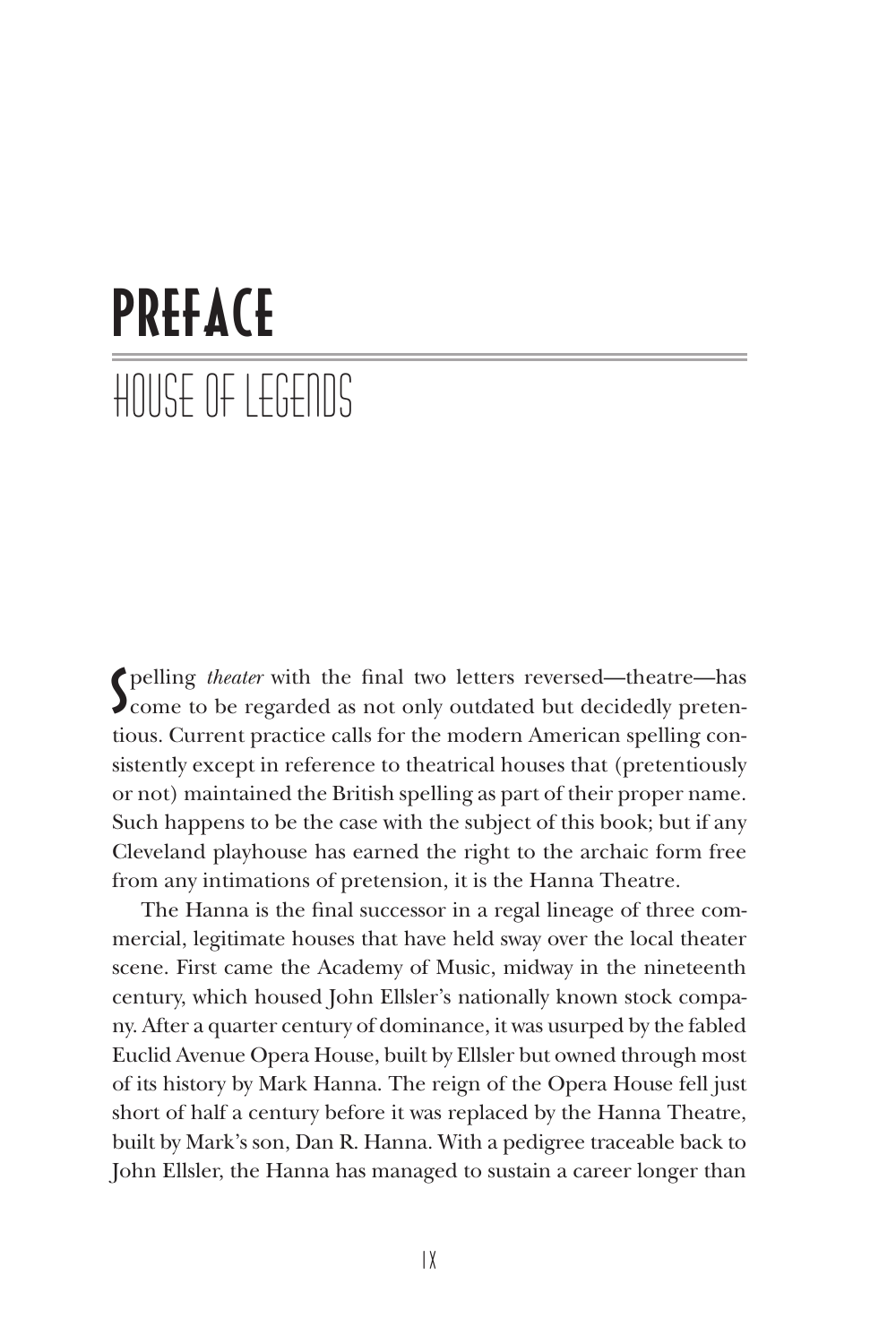those of its two forebears combined, having kept its marquee lit, save for a single eight-year hiatus, for nearly ninety years.

It was more than longevity that gave the Hanna its preeminence; as with superior acting, it was also a matter of timing. In the year prior to its opening, Eugene O'Neill had midwived the birth of modern American drama with *Beyond the Horizon* and *The Emperor Jones.* O'Neill and his disciples, from Maxwell Anderson and Robert E. Sherwood to Arthur Miller and Tennessee Williams, would be well represented in Hanna playbills. A couple of decades after O'Neill came the golden age of the American musical. *Oklahoma!* galvanized the Hanna stage in 1943, to be followed by other shows of Rodgers and Hammerstein and their peers.

For seven decades this Broadway-style house was the primary venue in Cleveland for touring shows out of New York. Between the demise of the Ohio as a legitimate house in 1934 and the revival of Playhouse Square in the eighties, it was for all practical purposes the only such show in town. A large percentage of the classics of the American stage, spoken and musical, had their Cleveland premieres at the Hanna. For three generations of Clevelanders, "I saw it at the Hanna" was a bragging point that could only be trumped by "*We* saw it in New York." Occasionally the normal pattern was reversed, however, and Clevelanders might see a show trying out at the Hanna before it was seen on Broadway.

What really set the Hanna apart from any other Cleveland stage was the cavalcade of stars who appeared within its proscenium. Some of the legendary figures who applied their makeup and contended with their butterflies in the Hanna's dressing rooms included Ethel and John Barrymore, the Marx Brothers, Katharine Cornell, Katharine Hepburn, Helen Hayes, Eva Le Gallienne, Henry Fonda, the Lunts (Alfred Lunt and Lynn Fontanne), and Konstantin Stanislavsky. In later years many more left their marks on the famed Hanna curtain; all left more vivid, and hardly less-permanent marks in the memories of local theatergoers.

In putting together the story of this historic house, I am deeply indebted to many people for their assistance. As with the other volumes in the Cleveland Theater Series, Evelyn Ward and the staff of the Literature Department of the Cleveland Public Library were un-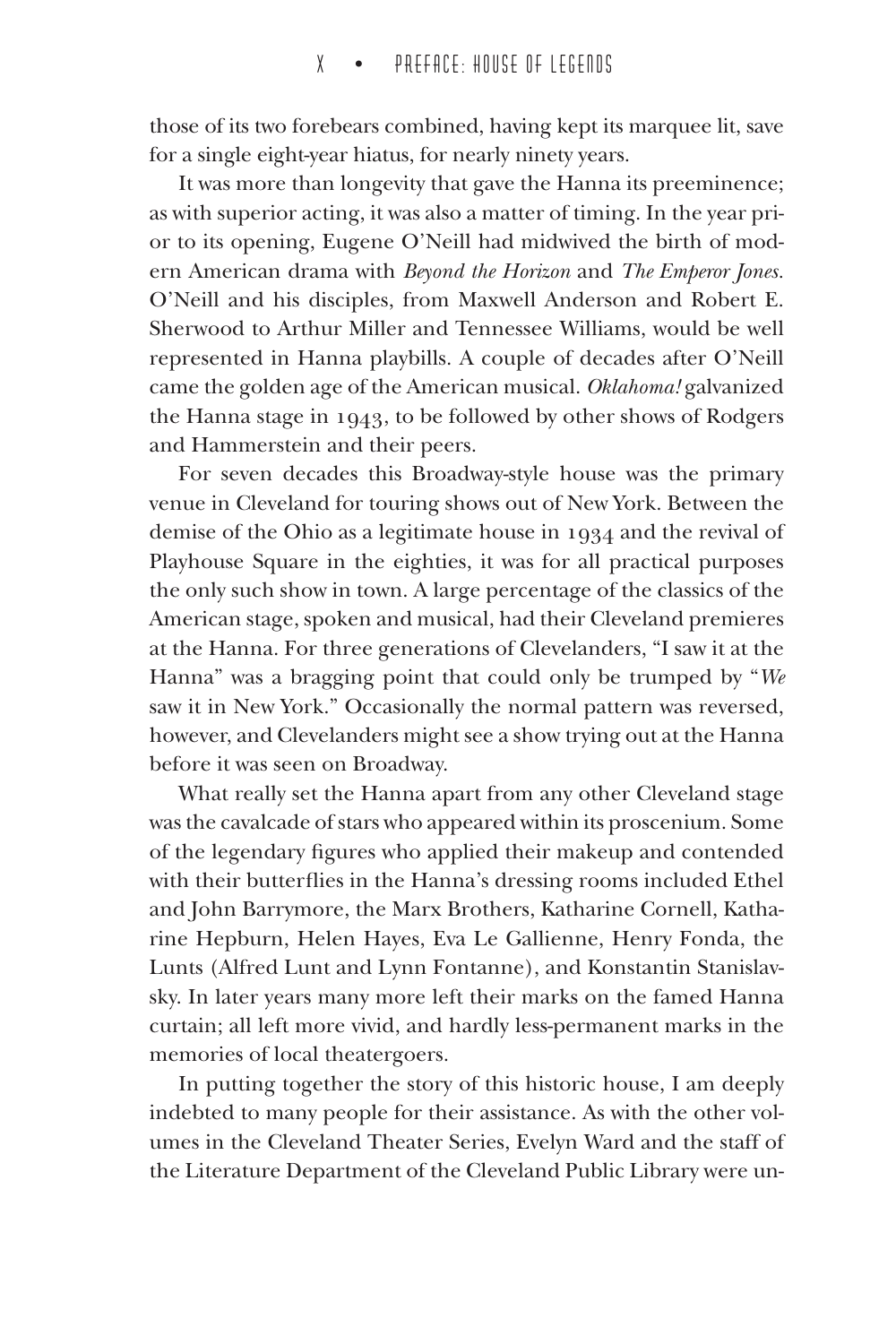failingly helpful in making resources available. Ruth Flannery, John Hemsath, and Dave Louis of the Playhouse Square Foundation provided access to their holdings on the Hanna Theatre as well as to the house itself, front and back. For assistance in locating pictures of the theater, performances, and personalities, thanks are due to William Barrow and the Special Collections staff of the Cleveland State University Library. I made extensive use of an interview I had conducted with Milton Krantz for an article several years ago. Interview subjects for this volume included Jack Abbott, Anita Dloniak, John Hemsath, Marion Huntington, Jacqi Loewy, Bob Noll, Diana Price, Wayne Turney, Gina Vernaci, and the late Don Grogan.

A special thanks goes to Barbara Thatcher Williams for sharing her forty-year collection of Hanna programs and other memorabilia. As always, I am grateful for the commitment of the Kent State University Press to this Cleveland Theater Series and for the unfailing support and encouragement of my wife, Ruta. Finally, an "Aplus" goes to Victoria Fox Nash for wiring her old teacher into the computer age.

With no apologies for the archaic spelling, then, let the curtain rise on the history of the Hanna Theatre.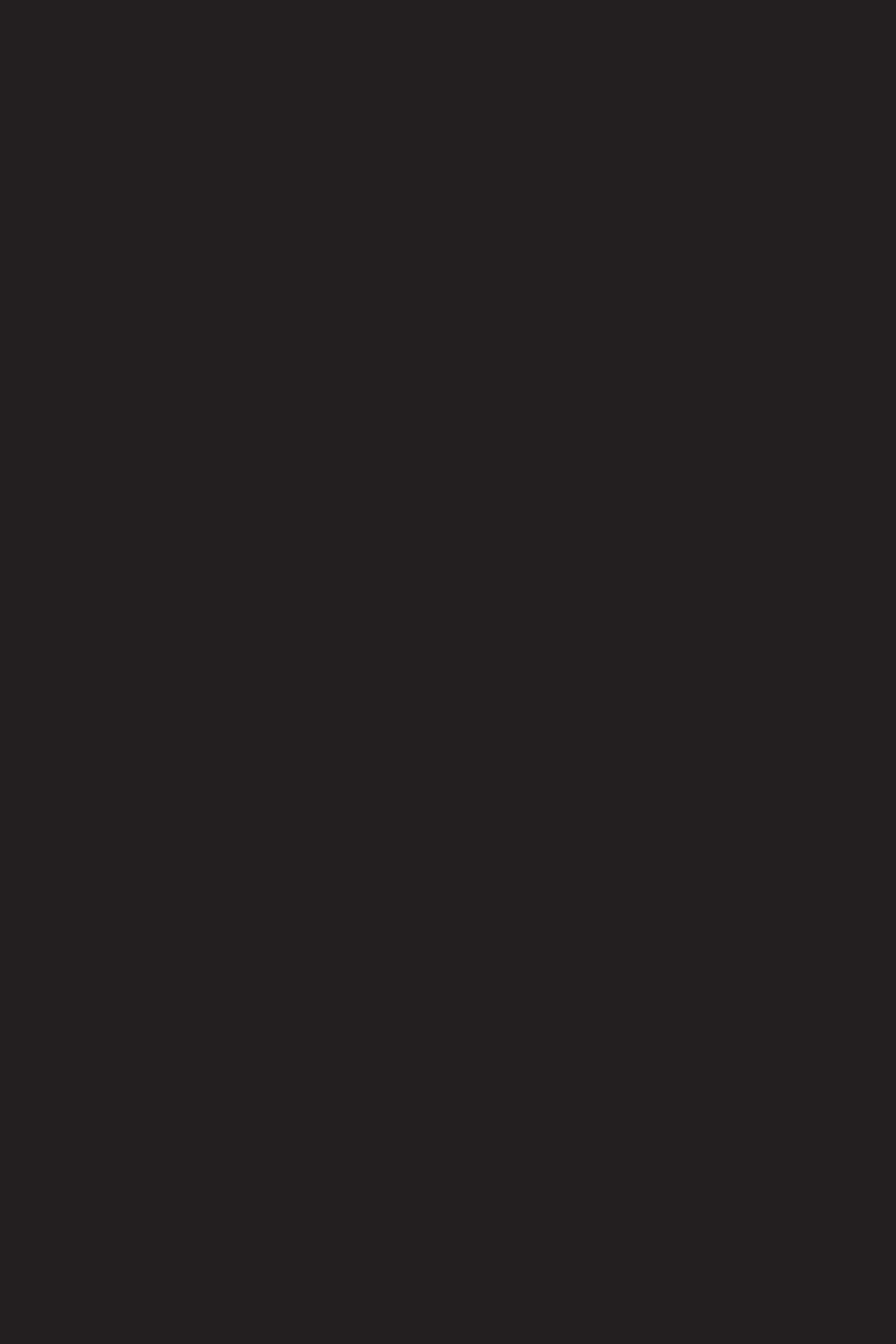

## A Broadway-Style **HOUSE**

(1921)

Thermometers had fallen steadily through the early hours of Monday,<br>March 28, 1921—from 44 degrees at midnight to 28 degrees by Thermometers had fallen steadily through the early hours of Monday, noon. They were expected to drop further to 20 degrees that night. In other words, it was springtime in Cleveland.

That wasn't enough to deter some 1,500 hardy theatergoers that evening from converging downtown on East 14th Street, half a block south of Euclid Avenue. A stream of limousines, taxis, and sedans slowly rounded the corner of Prospect Avenue to drop off fashionable first-nighters in front of a theater lobby on the east side of the street. The marquee advertised William Faversham in an adaptation of Mark Twain's *The Prince and the Pauper,* but that wasn't the main attraction. Atop the marquee appeared the name HANNA in large caps. The expectant crowd had braved the elements to witness the baptism of Cleveland's newest theater.

Beneath the marquee was a partly sheltered alcove with display windows on either side. Four sets of bronze and glass doors extended completely across the entrance to the theater. Entering quickly out of the chill, patrons found themselves in a small, nearly square lobby.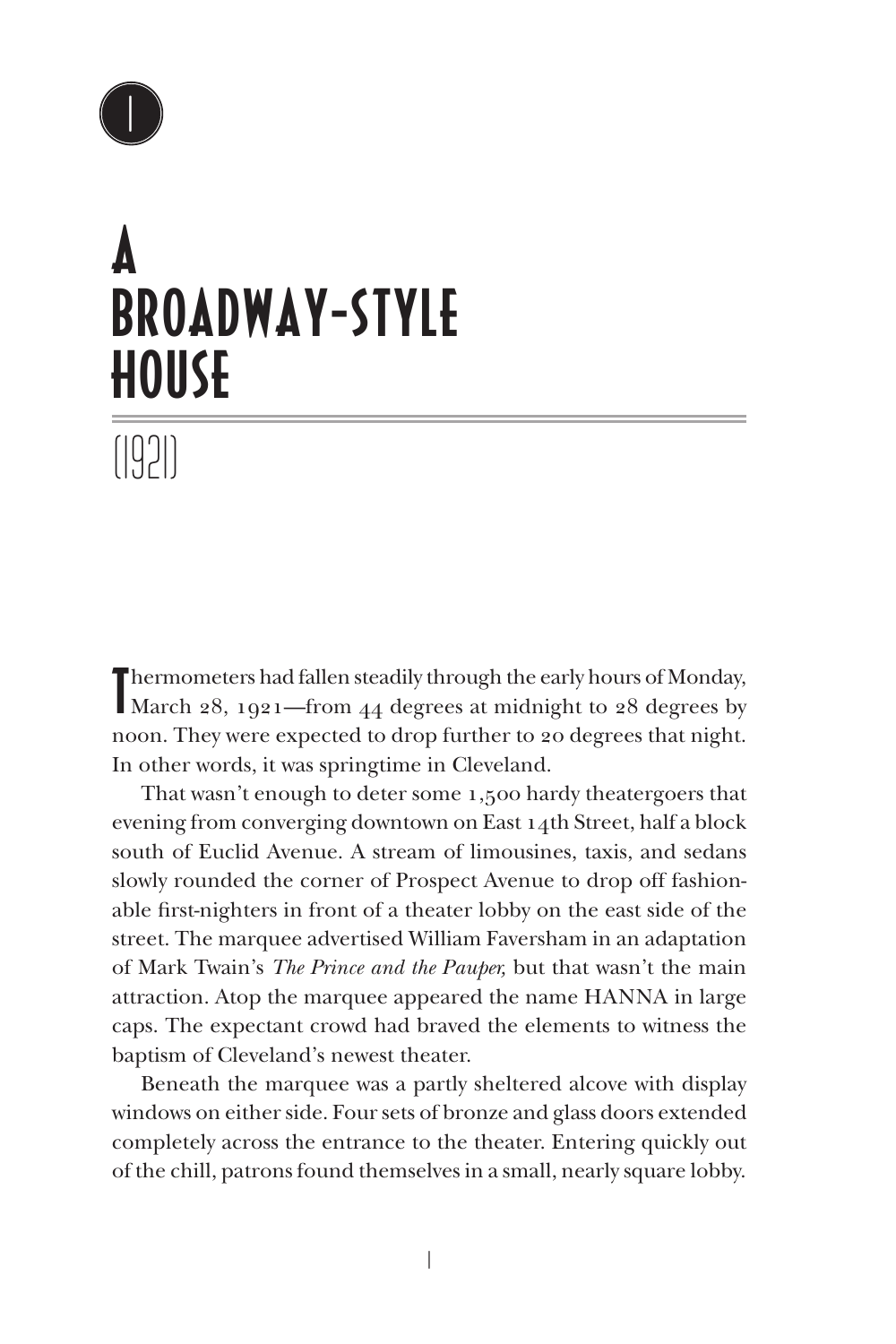If they saw little of the lobby's decor through the crowd, there wasn't much to see anyway. It was a functional space measuring a little over twenty feet in each direction and lighted by a single chandelier in the middle of the ceiling. Since the rear wall slanted off to the left, that side was a few feet longer than the other. Two fluted pilasters divided the right wall into three equal panels; three pilasters partitioned the left-hand wall into four, with a pair of barred box-office windows in the next-to-last space. With little to detain the eye or invite dawdling, the lobby efficiently moved its guests through the rear doors leading into the theater.

Many Clevelanders, surrendering their tickets to the takers at those doors, might have been surprised to find themselves practically in the theater itself. Those who had already attended two theatrical debuts that year might understandably have expected a good deal more in the way of a grand lobby. Early in February, a pair of new theaters had opened their doors on Euclid Avenue, just around the corner from the Hanna. Actually, the State and the Ohio theaters occupied real estate in the middle of the block, well back from prestigious Euclid Avenue. Making a virtue of necessity, the builder connected the theaters to the streetfront with a series of majestic lobbies, each taking theatergoers back through antechambers of increasing magnitude, lined with Corinthian columns and culminating in marble staircases leading to the balcony levels. The lobby of the State, a huge movie and vaudeville house, was particularly awesome. Billed as the world's largest lobby, with colorful murals and a massive fireplace, it seemed an amalgamation of a first-class hotel lobby and a downtown banking room.

By way of contrast, once past the ticket taker at the Hanna, patrons found themselves in a shallow foyer, only a half-dozen determined steps from the rear of the orchestra section. No soaring columns or expansive murals here; only painted plaster walls with faux provincial moldings. Three chandeliers swung barely a good jump above the heads of the taller theatergoers in the crowd. A men's room opened off to the right, balanced on the other side by a coatroom behind a "dwarf door." Instead of the grand marble staircases of the State and Ohio, carpeted stairways on either side of the Hanna's foyer led between unadorned walls to the combined mezzanine and balcony level.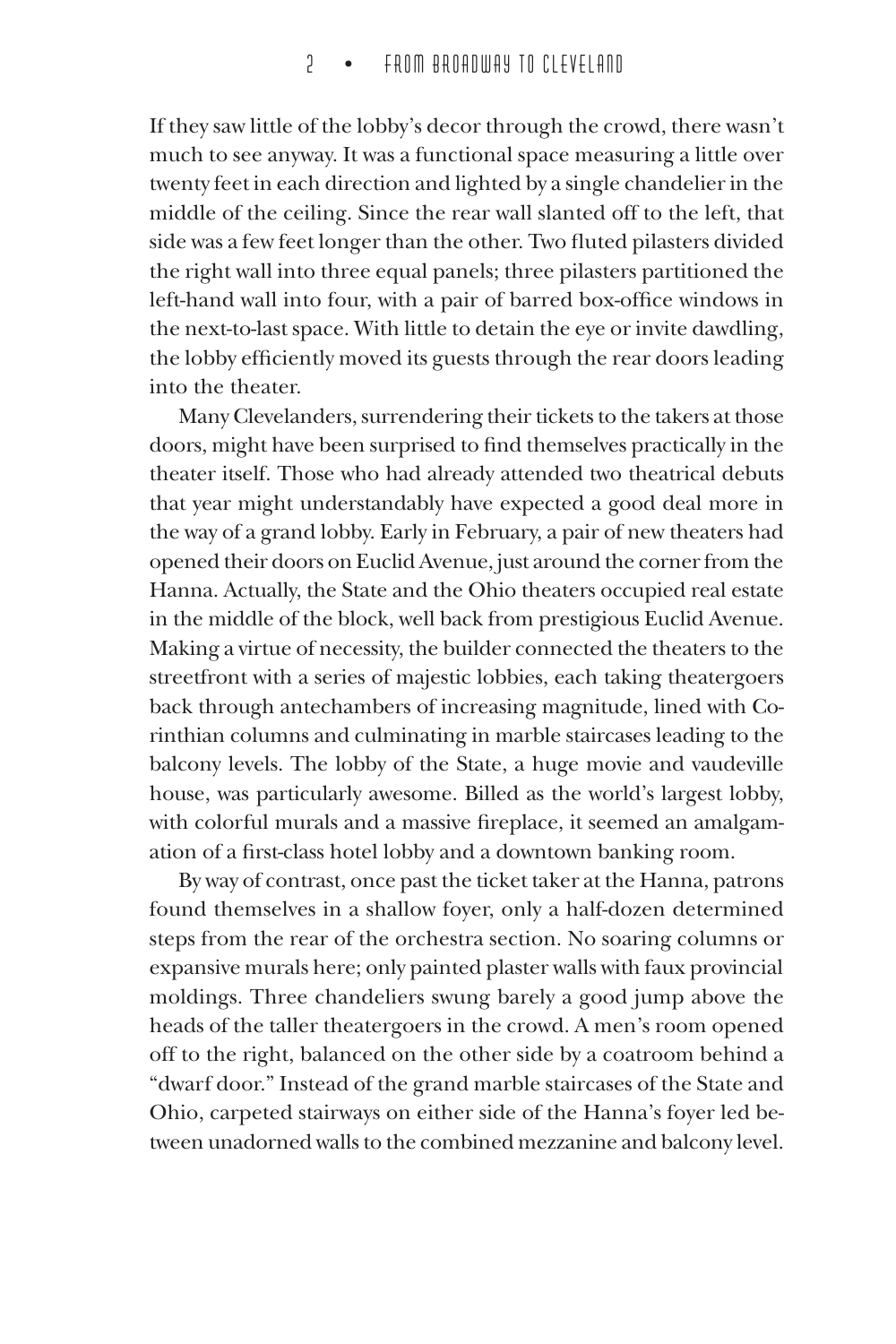They were connected at the top by a long, narrow hallway winding along the rear of the mezzanine, with a restroom at either end but little more in the way of creature comforts. "There is nothing gaudy or spectacular about the house," noted the Cleveland *Plain Dealer.* "Some, indeed, may wonder at the simplicity evidenced in many of its details." In the obvious understatement throughout the front of its house, the Hanna seemed to be saying, "The play's the thing."



One of the things that set the Hanna apart from the beginning was its crowded foyer, seen during an intermission, and lobby. In this respect the theater on East 14th Street was closer in spirit to a Broadway house than to its comparatively luxurious Playhouse Square neighbors on Euclid Avenue. *Cleveland Press* Collection.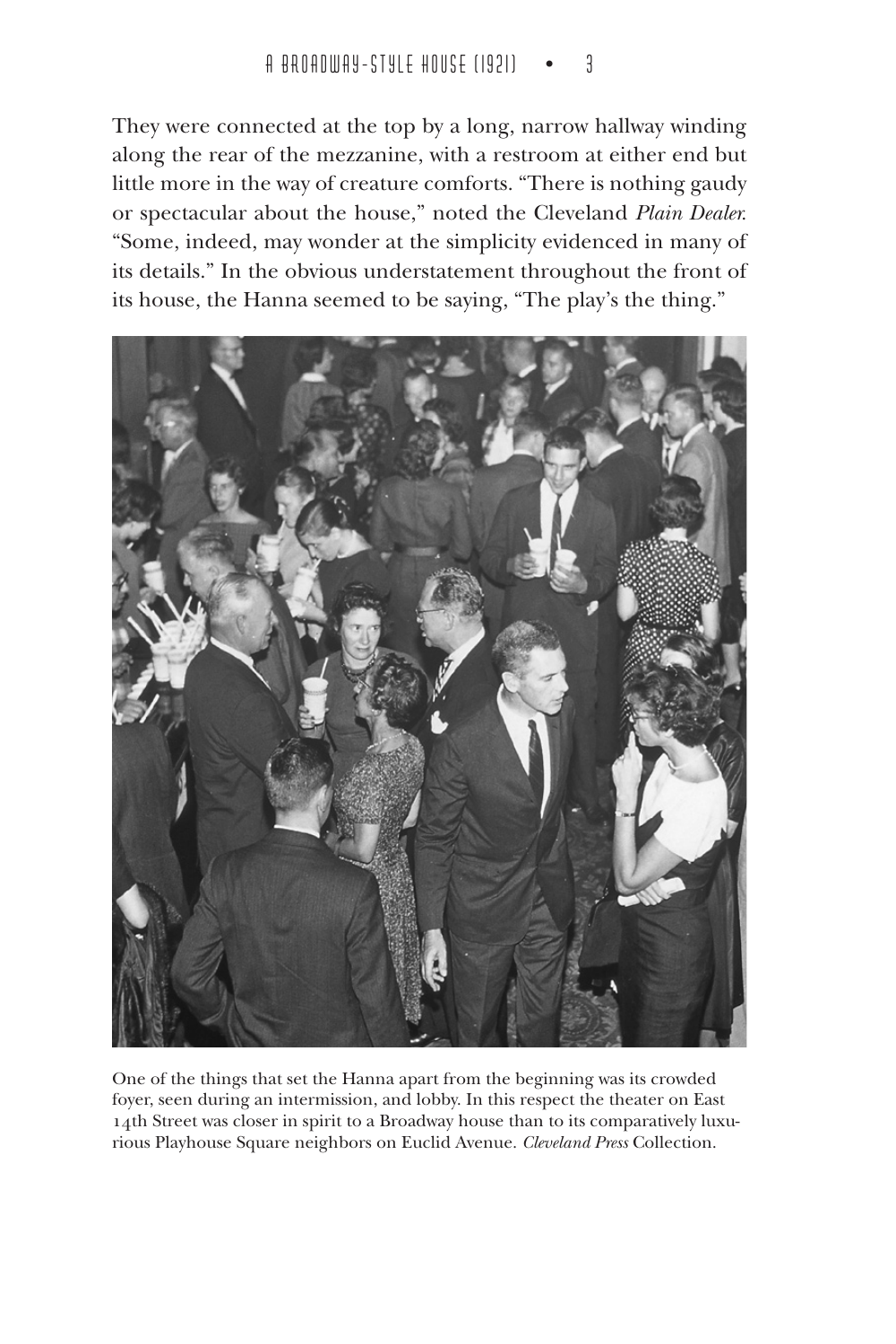In time the Hanna's relative lack of ostentation gave it the distinction of being a "Broadway-style" house. Most of the legitimate houses raised in New York's crowded theater district during this period could spare little space for superfluous amenities. They were located not on the Great White Way of Broadway itself but on the narrow, numbered side streets of the West Forties branching off of Times Square. The Hanna emulated them in this respect too, with its location on East 14th, just off Cleveland's own great white way of Euclid Avenue.

The theater itself was part of a larger complex reared by Cleveland industrialist and publisher Daniel Rhodes Hanna as a memorial to his father, the late U.S. Senator Mark A. Hanna. First came a sixteenstory office tower, the Hanna Building, on the slightly acute angle of Euclid and East 14th Street. Designed by New York architect Charles A. Platt, it wore a classical facade of Indiana limestone reputedly inspired by the Pitti Palace in Florence. Behind the main building, a matching eight-story annex was added at the obtuse angle of East 14th and Prospect and linked to its larger partner by a seven-story bridge over Brownell Court. Ensconced within this annex was the new theater, which was referred to during the construction phase as the Shubert, after the New York producing organization that had undertaken to manage it as a roadhouse. Before the opening, however, perhaps recalling that his father had once been the owner of the prestigious Euclid Avenue Opera House, Dan Hanna had raised the family name above the marquee.

If the front of the house was somewhat spare in compass and decor, the Hanna's auditorium made handsome amends. It was designed by Platt, but the decorations were largely the work of Faustino Sampietro. Described as "Pompeian" in motif, they featured walls of straw-colored travertine offset by green and gold carpets and dark green seats with leather bottoms and rep fabric backs. There were 827 seats on the orchestra level, arranged in twenty-four rows spaced not twenty-six inches, as specified by the building codes, but thirty-one inches apart at the insistence of Dan Hanna. Even that proved too constrictive for the six-foot-four owner, who tried out a seat he wanted in the fifth row and ordered, "Give me more room." Consequently, there were thirty-five inches between the fourth and fifth rows, a little-known fact of which one knowledgeable *Plain Dealer* critic later took advantage in choosing his own regular seat.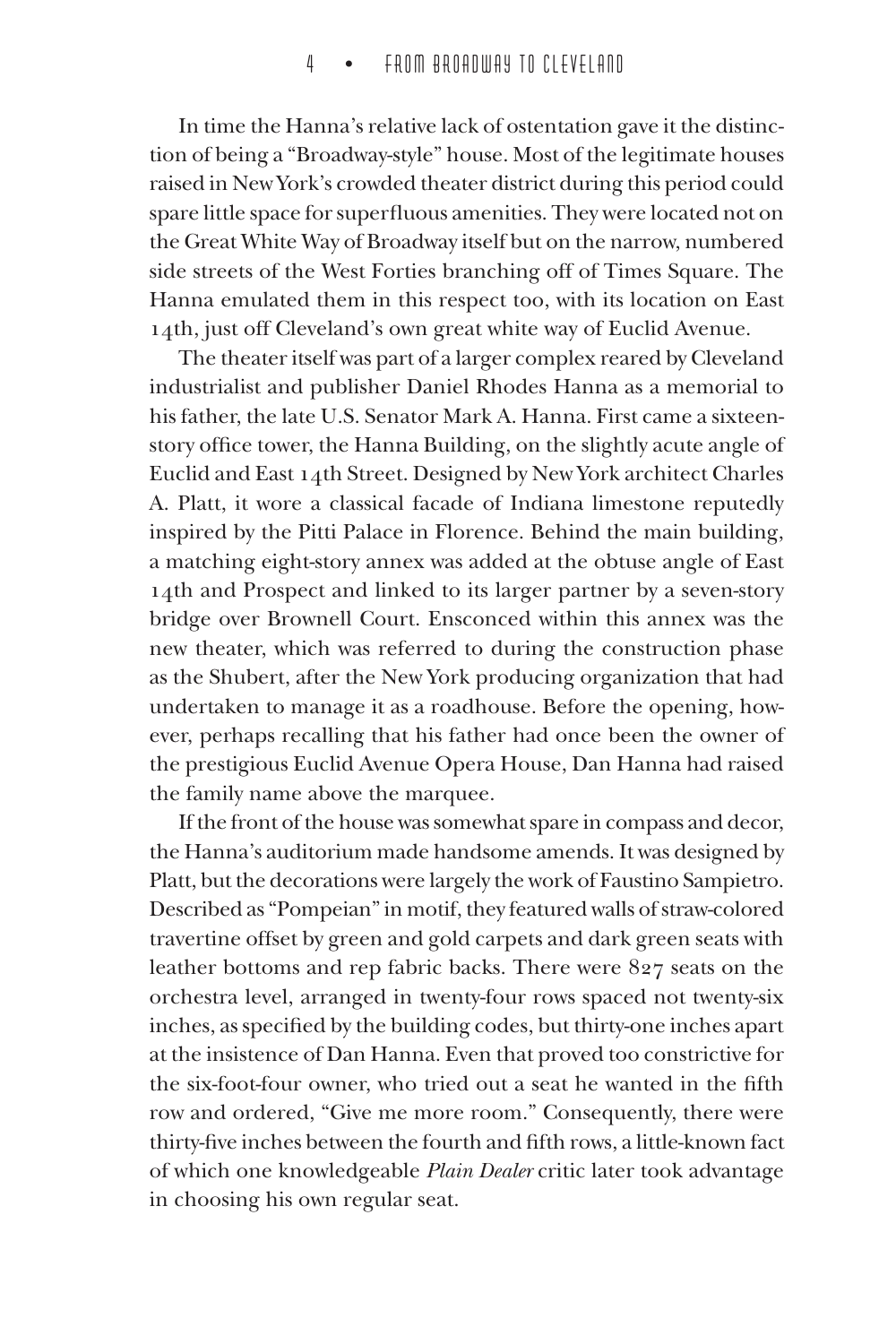Opening off the orchestra on stage right was a lounge in the European fashion, with frescoed walls, a fireplace, parquet floors, and Louis XVI gilt furniture. Women, it was pointedly observed, were encouraged as much as men to light up a "festive cigarette" here. The refreshment bar was necessarily dry, however, no doubt patiently awaiting the abandonment of the nation's recently inaugurated experiment with Prohibition. Next to the lounge entrance, a passage led to the ladies' "retiring room" at the rear of the orchestra. On either side of the orchestra was a single box, seating twelve apiece, situated just below the mezzanine level. Both the mezzanine and the balcony were contained in the Hanna's sole upper deck, which could seat a total of 570 patrons. There were four rows in the mezzanine, divided by a crossover aisle from the ten rows in the upper balcony. Added to the orchestra and boxes, the balcony level brought the Hanna's overall capacity to 1,421. From the upper balcony to the front of the orchestra, the price scale for that night ascended from one dollar to three.

They may not have had their own lounge, but denizens of the mezzanine and balcony enjoyed one advantage over those in the orchestra: a close-up view of Sampietro's pièce de résistance, the Hanna's magnificent coffered ceiling. It was composed of rows of alternating circular and octagonal medallions, separated by gilded borders and interstices. Against a deep greenish-blue background, each medallion contained a gilded figure: "Dragons and flying cupids, Psyche, Pegasus, merhorses—all enter into the scheme," said the *Plain Dealer,* "classic figures such as might have graced the buildings of the ancient city of Pompeii before it fell victim to Vesuvius." Four large chandeliers containing electric bulbs arranged in concentric circles lighted the ceiling as well as the auditorium below. Above the proscenium Sampietro spread a series of Hellenic landscapes. Further out, on the front of the sounding-board arch and visible only from the balcony, were graven the names of the giants of dramatic literature: IBSEN · AEschylus · Victor Hugo · Sheridan · Shakspere [*sic*] · Euripides · Molière · Calderón · Goldoni · Goethe. (Shakespeare would be well represented in years to come on the stage below; Euripedes, Molière, Sheridan, and Ibsen would have their moments; as for the rest, getting their names on the ceiling would have to suffice.)

Once they managed to bring their eyes back to ground level, a gala first-night audience, comprising "the best in cultural, social and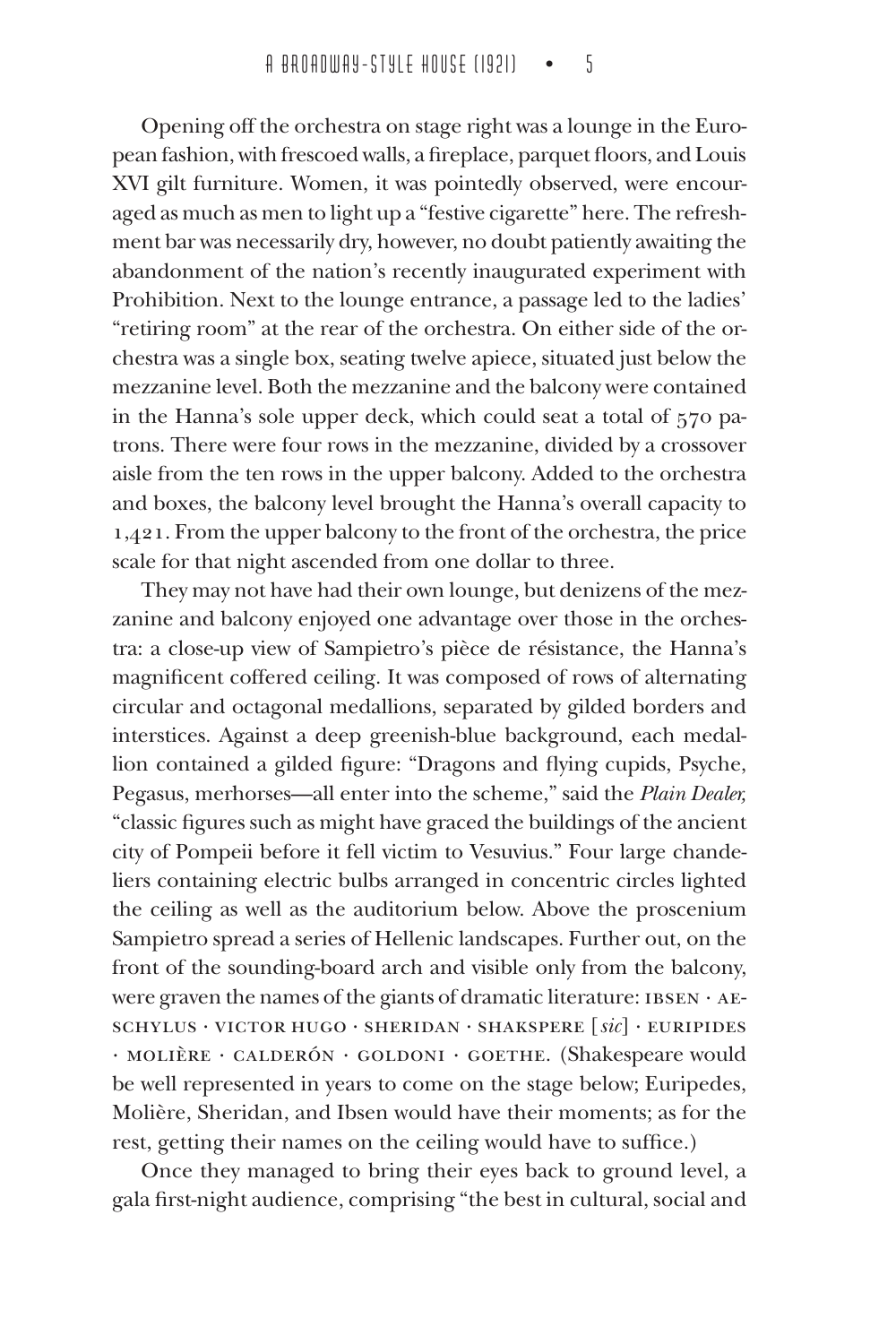financial life of the city" in the words of one critic, expressed satisfaction with the surroundings. Visiting dignitaries were generous with their compliments. "It's the most beautiful and perfectly constructed dramatic theater in America and that means the finest in the world," said Lee Shubert, half of the leasing firm of Lee and J. J. Shubert Enterprises. "I have no hesitancy in saying that while there may be many theaters that are larger, there is no more perfect theater in the world for the uses to which the Hanna will be put—that is, to cater to Cleveland audiences with high grade theatrical entertainment," continued the man who would be doing the catering. "Here are elegance, dignity and beauty mixed with intimacy," observed Julie Opp from one of the side boxes, a vantage point she rated for being the wife of the night's star, William Faversham. "Don't you wish," she asked Lee Shubert, "that you could put this theater on four wheels and push it down Broadway?"

What the audience couldn't see, the back of the house, was nevertheless described as exemplary of the best in the modern theater in its equipage. Behind its thirty-six-foot proscenium, the Hanna offered a stage forty feet in width by forty in depth. A modern switchboard controlled the five border lights across the stage, and an illuminated signboard facilitated the manipulation of the counterweights that shifted the scenery. Between the outer curtain and one of asbestos was a "water curtain" that could shut off the stage from the rest of the house with a fireproof wall.

Beyond the wings on stage right were the dressing rooms. There were suites for the star and costar at stage level, two generous rooms on the level above, separated by the staircase, and five rooms apiece on the third and fourth levels. "Each dressing room has outside air and light, hot and cold running water," boasted the Hanna's openingnight Souvenir Program. "The stars' apartment includes a reception room, tub and shower bath." In the basement were three more dressing rooms for the chorus, plus rooms for properties, electricians, and musicians. One feature noted by many out front was the Hanna's orchestra pit. Though a comparatively shallow eighteen inches in depth, it was an innovation apparently lacking in some older houses. "If that also sinks the director at a musical show it has my applause!" rejoiced George Davis in the *Cleveland Press.*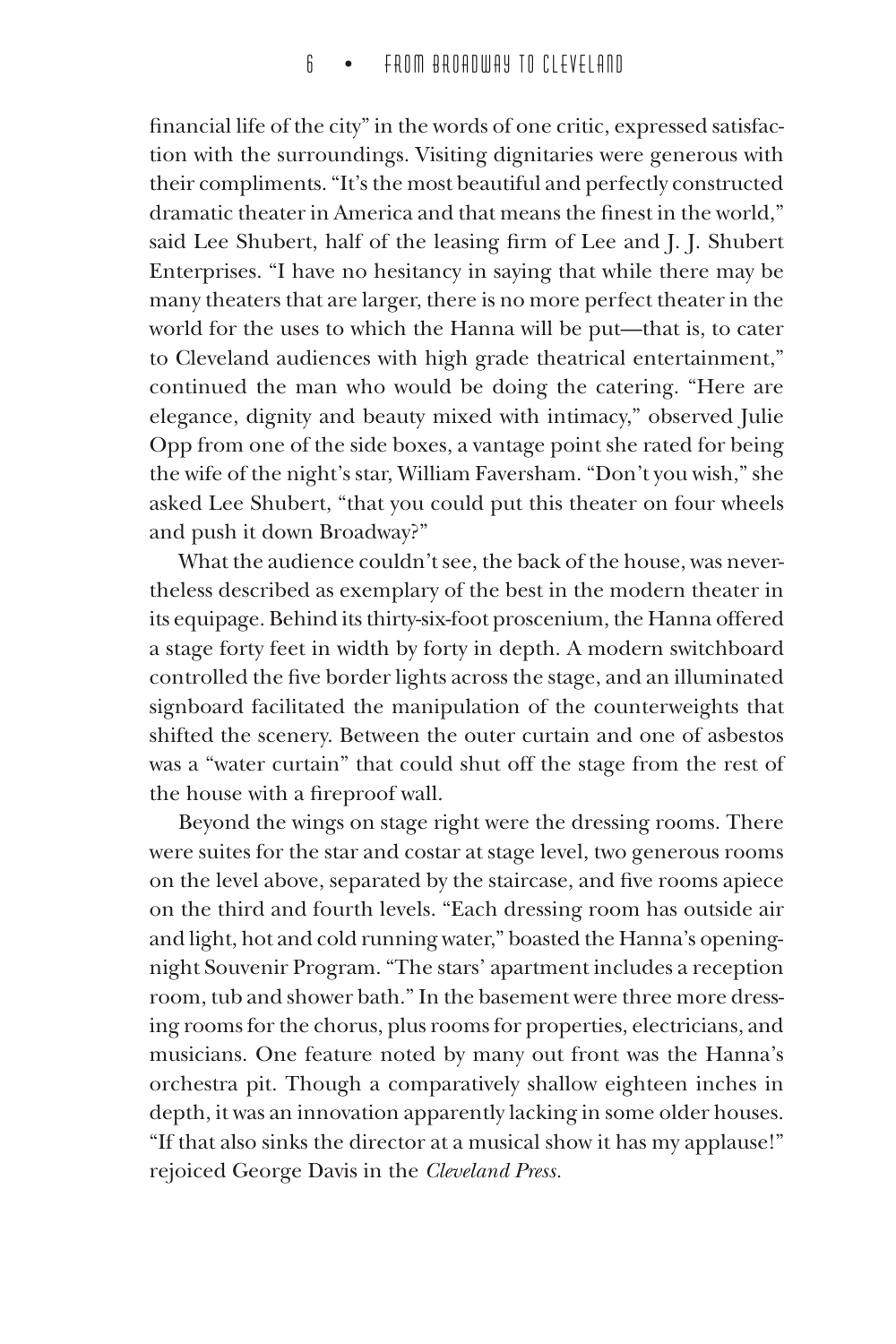Precisely at 8:15 Max Faetkenheuer, veteran maestro of many a Cleveland theater orchestra, stepped into the pit to get the evening underway. First came "The Star Spangled Banner," a custom still in force from the fairly recent days of the First World War. Then, to the sprightly cadences of the march from Mozart's *Le nozze di Figaro,* the Hanna's green and gold damask curtain rose for the first time on Act I of *The Prince and the Pauper.*

This particular adaptation of Mark Twain's tale of mistaken identity in Tudor England was prepared by Amélie Rives. Like an earlier dramatization by Abby Sage Richardson, it called for look-alikes Prince Edward Tudor and pauper Tom Canty to be played by the same actor—or in this case, an actress in tights. Ruth Findlay assumed the dual title role at the Hanna, with Faversham taking the part of Miles Hendon, the soldier of fortune who befriends the rightful prince and helps restore him to his throne. It was a nonmusical version, with Faetkenheuer's men confined to mood or entr'acte pieces such as Edward German's *Nell Gwyn* dances. Some critics have regarded the single casting of the title role as a fatal weakness, since it precluded the possibility of any scenes between the two characters. Archie Bell of the *Cleveland News* wasn't of their number, praising Findlay as "a youthful Maude Adams. . . . It is a big order, this dual role, and she characterizes both individuals in a distinct and natural manner that is delightful." Faversham was praised for feeding Findlay dramatically and keeping the limelight on the "boy."

Entering the twilight of a long and distinguished career, William Faversham remained a Cleveland favorite. At the end of the second of four acts, the audience persisted in its applause until the star favored them with an unscheduled curtain speech—the evening's only nod to the significance of the occasion. "Cleveland is a city that loves the theater, one that has done much for the actor and the institution in all departments," noted Faversham in rising to the occasion. "Now tonight we are celebrating another event in the theatrical life of Cleveland, and Cleveland is to be congratulated upon the acquisition of this beautiful playhouse." His words were recorded by Archie Bell, who couldn't resist adding his own impression that in twenty years of "viewing the theaters of all countries," he had never seen one "so perfectly adapted to the drama" as the Hanna. "Many others are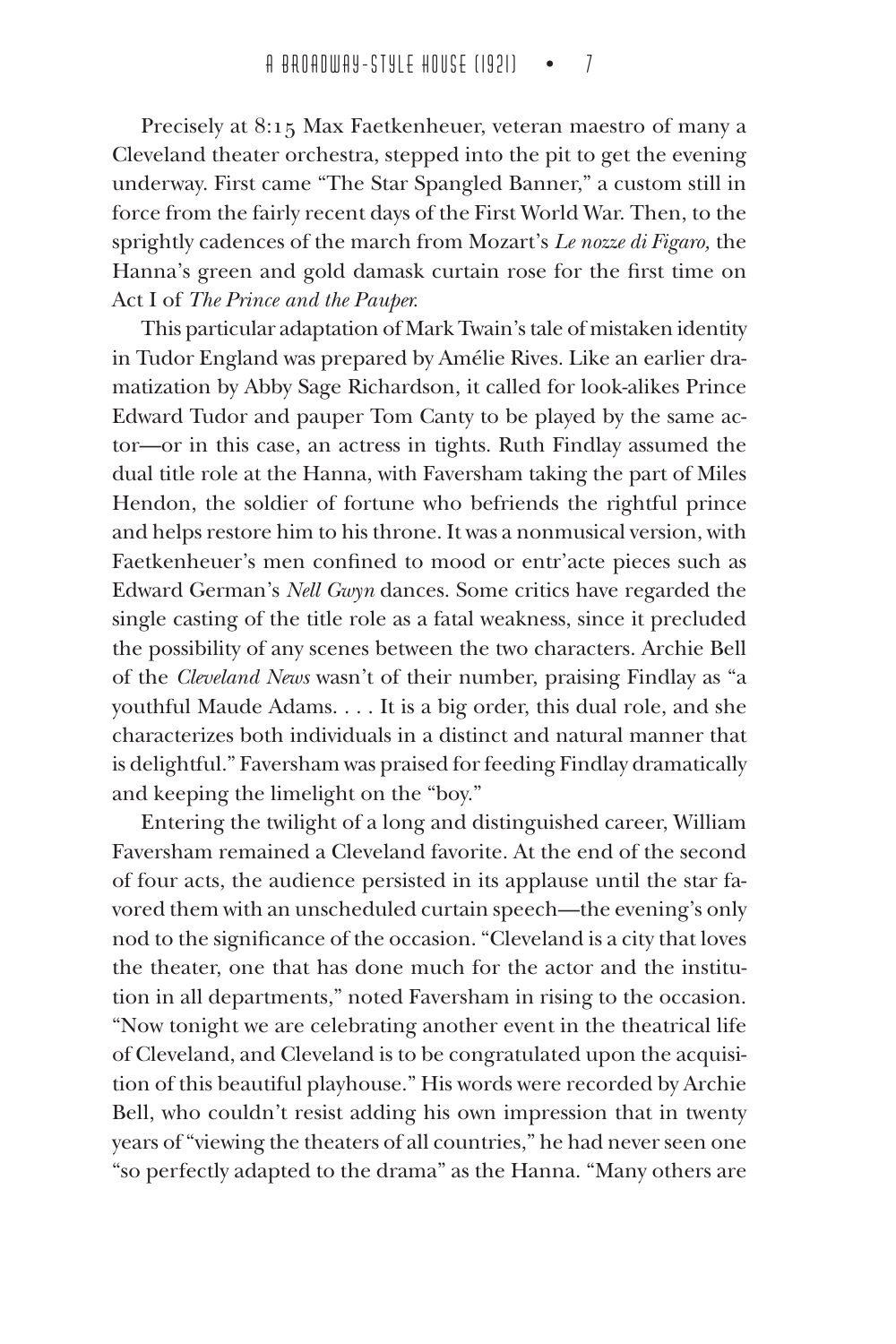

Chosen to launch Cleveland's newest theater on March 28, 1921, was veteran actor William Faversham, who had appeared as Algernon in the American premiere of Oscar Wilde's *The Importance of Being Earnest*. "Cleveland is to be congratulated upon the acquisition of this beautiful playhouse," he remarked in a gracious curtain speech between the acts of *The Prince and the Pauper*. On this one night, at least, the play was upstaged by the theater itself. *Cleveland Plain Dealer*, March 20, 1921.

larger, more ornate in decoration, many state subventioned houses represent more vast expenditure of money; but for the presentation of plays and the comfort and luxury afforded patrons, none equals it, so far as my observations go."

Cleveland in 1921 was on the threshold of one of the most expansive decades of its history. With a population of more than three-quarters of a million, it was billing itself as the nation's "Fifth City." Though it had surrendered leadership in the growing automobile industry to Detroit, it was still a leader in the manufacture of auto parts and a major player in steel, paints, electrical equipment, and Great Lakes shipping. Having amassed significant fortunes in business and industry, it was now reinvesting that wealth in projects of civic and cultural improvement. The last half of the previous decade had seen the opening of the Cleveland Museum of Art and the debut of the Cleveland Orchestra. The first years of the twenties would see the completion of a new Public Auditorium, one of the country's largest, and a new main building for the Cleveland Public Library to house what would become one of the nation's largest collections of books.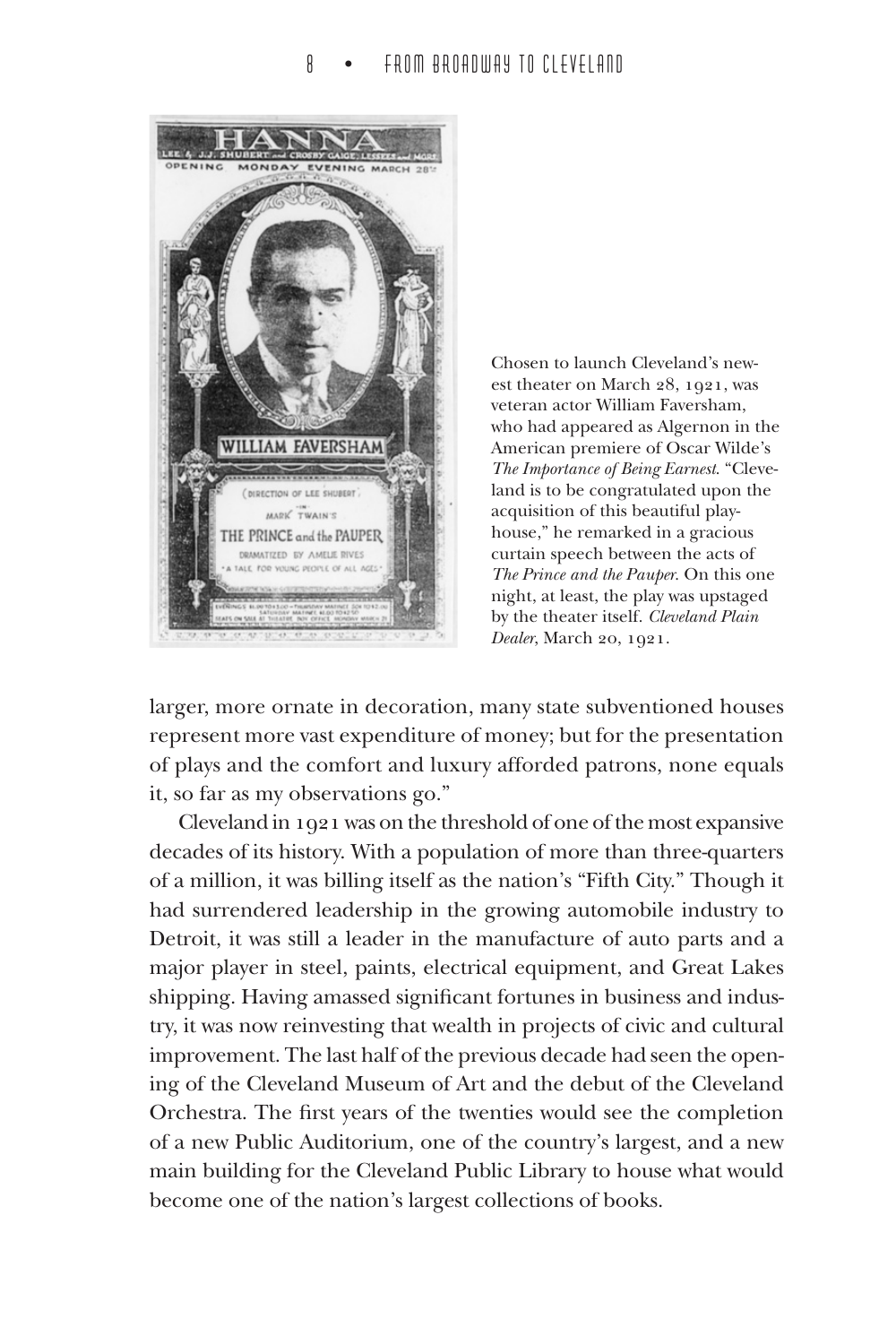Theaters too were seen as a sign of cultural maturity. With the opening of the Hanna, noted the *Cleveland Press,* "That will make four theaters here presenting high-price stage shows of standard quality—a jump from two in January to four in April." Besides the new Ohio and Hanna, the *Press* included the Euclid Avenue Opera House and the Shubert-Colonial in this select circle of legitimate downtown houses. Both of the older theaters were located in the former center of the business district, west of East 9th Street. The center of the business district as well as the theater district was shifting decidedly eastward, however. A few days after the Hanna's debut, a new movie theater, the Allen, opened alongside the Ohio and the State on upper Euclid Avenue. The area was referred to in the *Press* as "Cleveland's new theatrical Main Street, which some call Play House Square. (It's not a square, but the name's not bad.)" Indeed, compressed to Playhouse Square, it was good enough to stick for close to a century.

Despite the two new legitimate houses, vaudeville was still the dominant format in live theater, both in Cleveland and elsewhere. Cleveland's largest theater, the Hippodrome on lower Euclid, was now a vaudeville house under the management of the B. F. Keith chain. Vaudeville also reigned downtown at the Star, the Priscilla, the Empire, and between movie showings at the new Loew's State. The Shubert organization was also putting together a vaudeville circuit of some forty cities, including Cleveland. If he couldn't get the Hippodrome, Lee Shubert said he wanted to build another new Cleveland theater. "The circuit will be instituted in September," he told the *Plain Dealer* the week of the Hanna's opening. "If we could complete a new theater by October, we would delay until that time." As it turned out, it was Keith's partner, Edward Albee, who gave Cleveland a new vaudeville house the following year. It was the magnificent Palace at Euclid Avenue and East 17th, the final jewel in the crown of Playhouse Square.

Few would have guessed it at the time, but vaudeville was actually entering the final act of its career. Two new forms of mass entertainment, radio and the movies, would nail down most of vaudeville's coffin by the end of the decade. As the Hanna and Ohio were going up, the *Plain Dealer* counted more than twenty theaters in the process of construction throughout the city, the majority of them intended for the cinema. Especially after the introduction of talkies in 1927,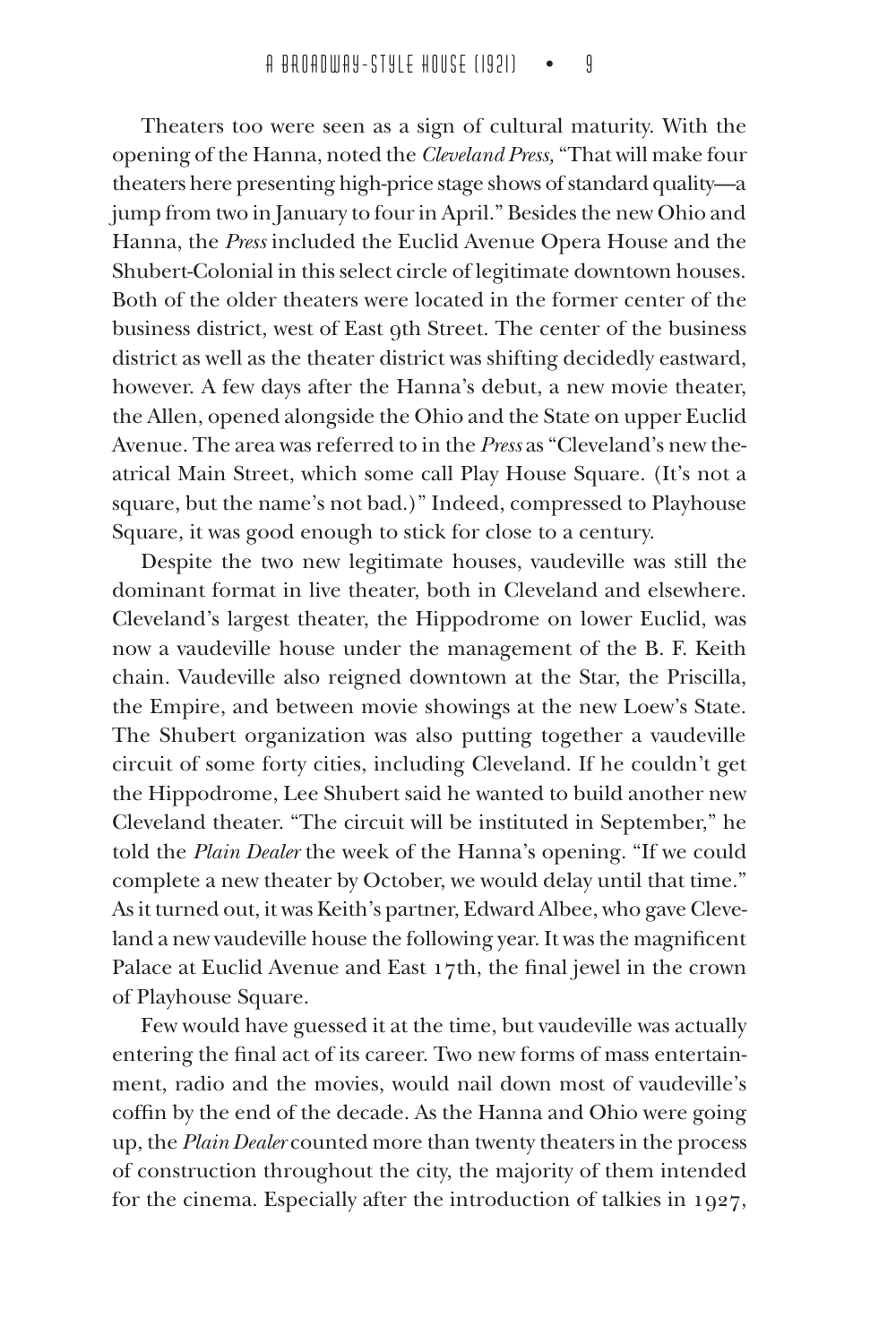even flagship vaudeville houses such as the Hipp and the Palace would be converted into movie theaters. Some of the older or smaller ones would simply be razed in the name of progress.

Among the theaters that failed to make the cut was the once-proud Euclid Avenue Opera House. Its fate was predetermined by the shift of theatrical activity from East 4th to East 14th Street and the Hanna family's investment in the newer district. Mark Hanna's old theater carried on for another year, largely on movies and vaudeville, with an occasional flashback to the glory days occasioned by visits of such luminaries as Ethel Barrymore and Otis Skinner. The final curtain descended on April 2, 1922, a year after the opening of the Hanna. After a farewell gala including scenes from *The Bohemian Girl* and *Uncle Tom's Cabin,* the Euclid Avenue Opera House made way for a commercial development.

Meanwhile, the Hanna finished what remained of its foreshortened inaugural season in Playhouse Square. Following a week's run for *The Prince and the Pauper,* the new theater hosted a typical product of the Shubert musical factory: *The Passing Show of 1919.* It was the Shubert brothers' version of the *Ziegfeld Follies,* a mélange of comedy sketches and musical numbers barely held together by a central theme and dominated overall by the inevitable female chorus line. This particular edition had visited Cleveland's Shubert-Colonial earlier, and the *Plain Dealer* concluded that "the opening last evening lacked the pep and vigor which characterized the first appearance here."

Somewhat more substantial fare came the next week with the fantasy *Smilin' Through.* As described by Archie Bell in the *Cleveland News,* playwright Allan Langdon Martin had "cleverly adapted motion picture technique to the speaking theater" by inserting a "flashback" scene between the two framing acts. Like Ruth Findlay in *The Prince and the Pauper,* actress Jane Cowl was called upon to portray two different characters—one in the outer scenes and another in the flashback. "She paints the two as distinct and unlike as the lines will permit, for there is a similarity in their lives and conditions," noted Bell. If so, the star had only herself to blame, for it appears that she was actually a coauthor of those lines, working with a collaborator under a nom de plume. Even so, the vehicle was a great success, and Jane Cowl became the first in a long line of leading ladies who would